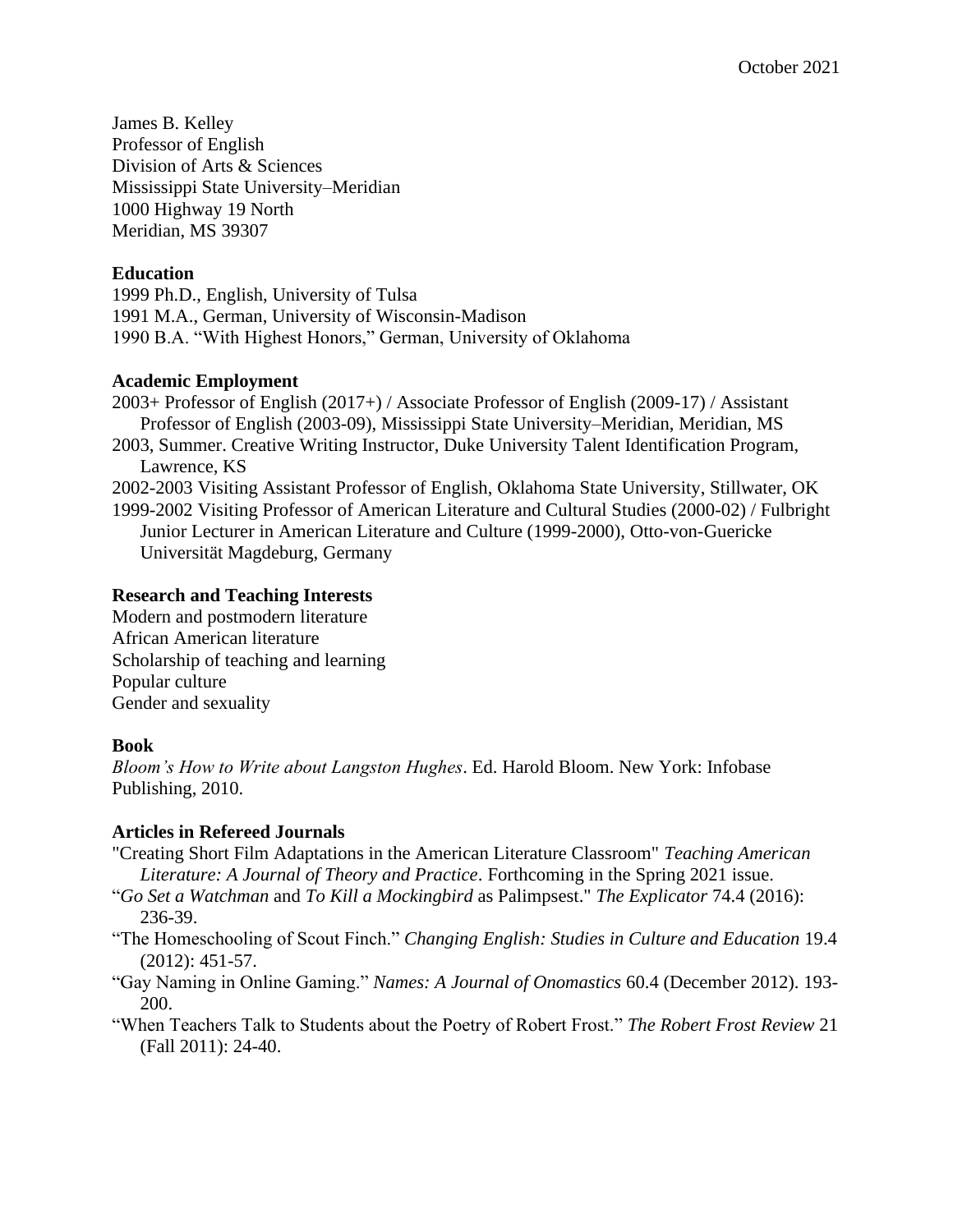- "Leading Students down Dark Paths: How Teachers Talk about Nathaniel Hawthorne's 'Young Goodman Brown.'" *Teaching American Literature: A Journal of Theory and Practice* 4.3 (Spring 2011): 63-85.
- "When the Instructor Writes alongside the Students." *Compendium2: Writing, Teaching, and Learning in the University* 4.1 (2011): 43-49.
- "Song, Story, or History: Resisting Claims of a Coded Message in the African American Spiritual 'Follow the Drinking Gourd.'" *The Journal of Popular Culture* 41.2 (2008): 262- 80.
- "Library without Books, Sources without Substance." *Academic Exchange Quarterly* 11.4 (Winter 2007): 109-13.
- "Teaching Multiple Approaches to a Single Novel." *Academic Exchange Quarterly* 9.1 (Spring 2005): 41-45.
- "Mirrored Selves and Princely Failings: A Lacanian Approach to James Joyce's 'The Dead.'" *Inbetween: Studies & Essays in Literary Criticism* 12.1/2 (2003): 201-09.
- "Blossoming in Strange New Forms: Male Homosexuality in the Harlem Renaissance." *Soundings: An Interdisciplinary Journal* 80.4 (Winter 1997): 499-517.

### **Essays in Refereed Collections**

- "Exposure and Obscurity: The Cruising Sonnets in Richard Murphy's The Price of Stone." *Making Integral: Critical Essays on Richard Murphy*. Ed. Ben Keatinge. Cork: Cork University Press, 2019. 222-37, 299-300.
- "'Hot avatars' in 'gay gear': The Virtual Male Body as Site of Conflicting Desires in Age of Conan: Hyborian Adventures." *Conan Meets the Academy: Multidisciplinary Essays on the Enduring Barbarian*. Ed. Jonas Prida. Jefferson, NC: McFarland Press, 2013. 144-73.
- "Exploring eNotes.com: A Grounded Theory of Harry's Place in Language Arts Pedagogy." *Teaching with Harry Potter: Essays on Classroom Wizardry from Elementary School to College*. Ed. Valerie Estelle Frankel. Jefferson, NC: McFarland Press, 2013. 117-28.
- "The Hero's Quest in *Beowulf*." *Critical Insights: The Hero's Quest*. Ed. Bernard Schweizer and Robert Segal. Ipswich, MA: Salem Press, 2012. 132-47.
- "What Teachers (Don't) Say: A Grounded Theory Approach to Online Discussions of *To Kill a Mockingbird*." *Harper Lee's To Kill a Mockingbird: New Essays*. Ed. Michael J. Meyer. Lanham, MD: Scarecrow Press, 2010. 3-18.
- "Maternal Records and Male Modernist Identities: The Family Albums of Ernest Hemingway and Christopher Isherwood." *The Scrapbook in American Life*. Ed. Susan Tucker, Katherine Ott and Patricia P. Buckler. Philadelphia: Temple University Press, 2006. 235-50.
- "Aunt Mary, Uncle Henry, and Anti-Ancestral Impulses in *The Memorial*." *The Isherwood Century*. Ed. James Berg and Chris Freeman. Madison: University of Wisconsin Press, 2000. 141-49.

# **Short Scholarly Publications**

- Review of Phillip Gordon Jackson. *Gay Faulkner: Uncovering a Homosexual Presence in Yoknapatawpha and Beyond. The Mississippi Quarterly* 72.3 (Summer 2019): 427-29.
- "Thor's Worthiness to Wield the Hammer." *The Artifice*. Dec. 15, 2017. https://theartifice.com/thorhammer/
- "Comic Book/Superhero Films." *Race in American Film: Voices and Visions that Shaped a Nation*. Ed. Daniel Bernardi and Michael Green. Santa Barbara: ABC-CLIO, 2017. 190-95.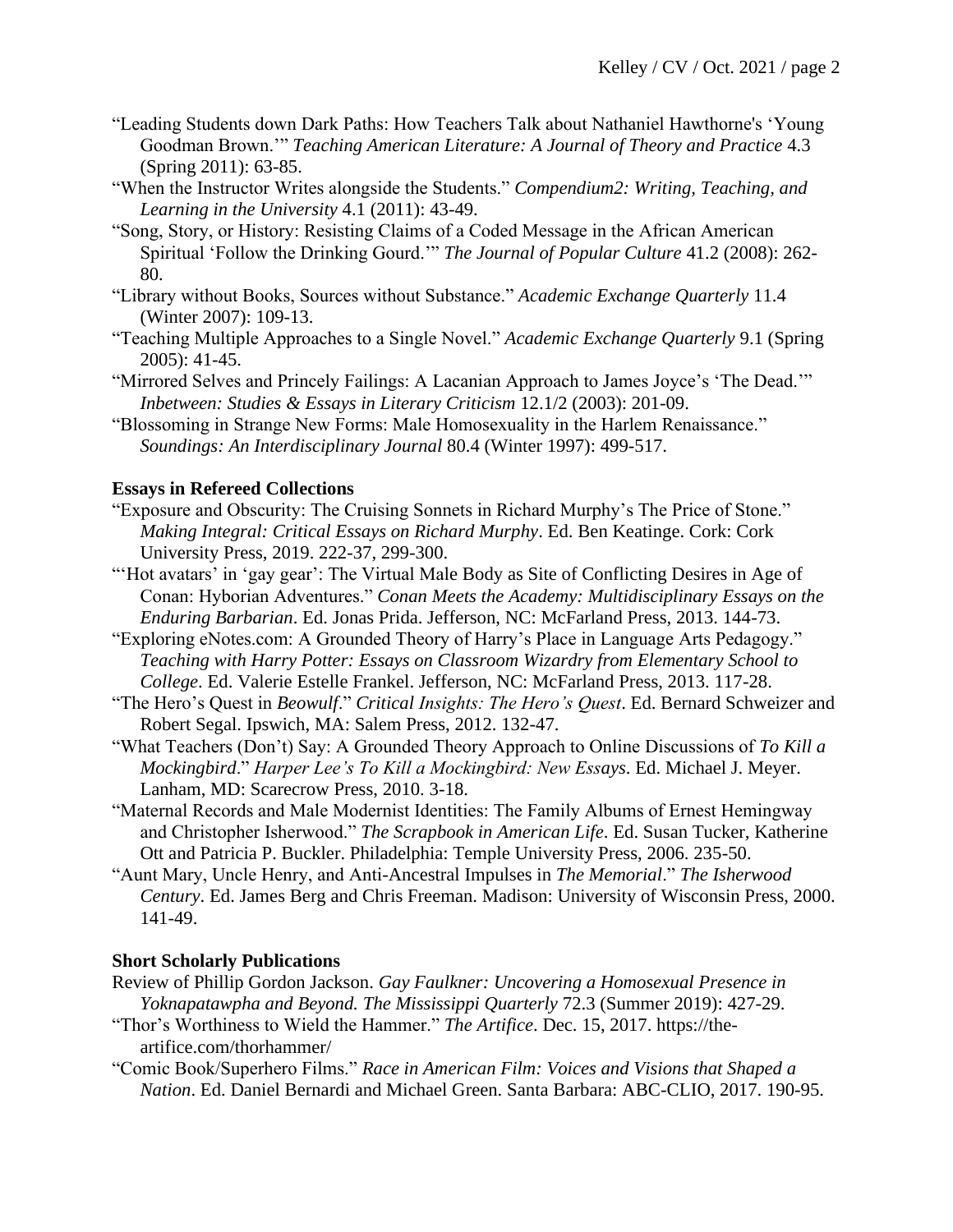- "Boarhog for a Husband, A. (African American Folktale)." *American Myths, Legends, and Tall Tales: An Encyclopedia of American Folklore*. Ed. Jeffrey Webb and Christopher Fee. Santa Barbara: ABC-CLIO, 2016. 138-39.
- "*To Kill a Mockingbird* and *Brown v. Board of Education*." *Studies in the Novel*. Teaching Tools. 23 Sept. 2015.
- "Francis Parkman." *Encyclopedia of the Environment in American Literature*. Ed. Geoff Hamilton and Brian Jones. Jefferson, NC: McFarland Press, 2012. 244-45.
- "*The Oregon Trail*." *Encyclopedia of the Environment in American Literature*. Ed. Geoff Hamilton and Brian Jones. Jefferson, NC: McFarland Press, 2012. 245-47.
- "*Leaves of Grass* Walt Whitman." *Encyclopedia of Themes in Literature*. 3 vols. Ed. Jennifer McClinton-Temple. New York: Facts on File, 2011. I:75, 113-14; III: 1133-36.
- "*Leaves of Grass* Work." *Encyclopedia of Themes in Literature*. 3 vols. Ed. Jennifer McClintonTemple. New York: Facts on File, 2011. I:75, 113-14; III: 1133-36.
- "*Leaves of Grass* Death." *Encyclopedia of Themes in Literature*. 3 vols. Ed. Jennifer McClintonTemple. New York: Facts on File, 2011. I:75, 113-14; III: 1133-36.
- "*Leaves of Grass* Science & Technology." *Encyclopedia of Themes in Literature*. 3 vols. Ed. Jennifer McClinton-Temple. New York: Facts on File, 2011. I:75, 113-14; III: 1133-36.

"*Ceremony* – Leslie Marmon Silko." *Encyclopedia of Themes in Literature*. Ed. Jennifer McClintonTemple. 3 vols. New York: Facts on File, 2011. I:107; III:984-91.

- "*Ceremony* Abandonment." *Encyclopedia of Themes in Literature*. Ed. Jennifer McClintonTemple. 3 vols. New York: Facts on File, 2011. I:107; III:984-91.
- "*Ceremony* Illness." *Encyclopedia of Themes in Literature*. Ed. Jennifer McClinton-Temple. 3 vols. New York: Facts on File, 2011. I:107; III:984-91.
- "*Ceremony* Science & Technology." *Encyclopedia of Themes in Literature*. Ed. Jennifer McClinton-Temple. 3 vols. New York: Facts on File, 2011. I:107; III:984-91.

Review of Philip C. Kolin and Susan Swartwout (eds), *Hurricane Blues: Poems about Katrina and Rita*. *Journal of Mississippi History* 68.1 (Spring 2007): 113-14.

- "Dialect Poetry." *The Greenwood Encyclopedia of African American Literature*. Ed. Hans A. Ostrom and J. David Macey, Jr. 3 vols. Westport, Conn: Greenwood Press, 2005. 424-28.
- "Formal Poetry." *The Greenwood Encyclopedia of African American Literature*. Ed. Hans A. Ostrom and J. David Macey, Jr. 3 vols. Westport, Conn: Greenwood Press, 2005. 568-72.
- "Free Verse." *The Greenwood Encyclopedia of African American Literature*. Ed. Hans A. Ostrom and J. David Macey, Jr. 3 vols. Westport, Conn: Greenwood Press, 2005. 589-91.
- "Haiku." *The Greenwood Encyclopedia of African American Literature*. Ed. Hans A. Ostrom and J. David Macey, Jr. 3 vols. Westport, Conn: Greenwood Press, 2005. 687-88.
- "Narrative Poetry." *The Greenwood Encyclopedia of African American Literature*. Ed. Hans A. Ostrom and J. David Macey, Jr. 3 vols. Westport, Conn: Greenwood Press, 2005. 1166-69.
- "Sonnet." *The Greenwood Encyclopedia of African American Literature*. Ed. Hans A. Ostrom and J. David Macey, Jr. 3 vols. Westport, Conn: Greenwood Press, 2005. 1513-15.
- "The Crisis The Negro in Art: How Shall He Be Portrayed A Symposium." *Encyclopedia of the Harlem Renaissance*. Eds. Cary D. Wintz and Paul Finkelman. New York: Routledge, 2004. 2 vols. 267-68.
- "Europe and the Harlem Renaissance: 1 Overview." *Encyclopedia of the Harlem Renaissance*. Eds. Cary D. Wintz and Paul Finkelman. New York: Routledge, 2004. 2 vols. 342-44.
- "German Americans and World War I." *Conspiracy Theories in American History*. Ed. Peter Knight. 2 vols. Santa Barbara: ABC-Clio Press, 2003. 281-82.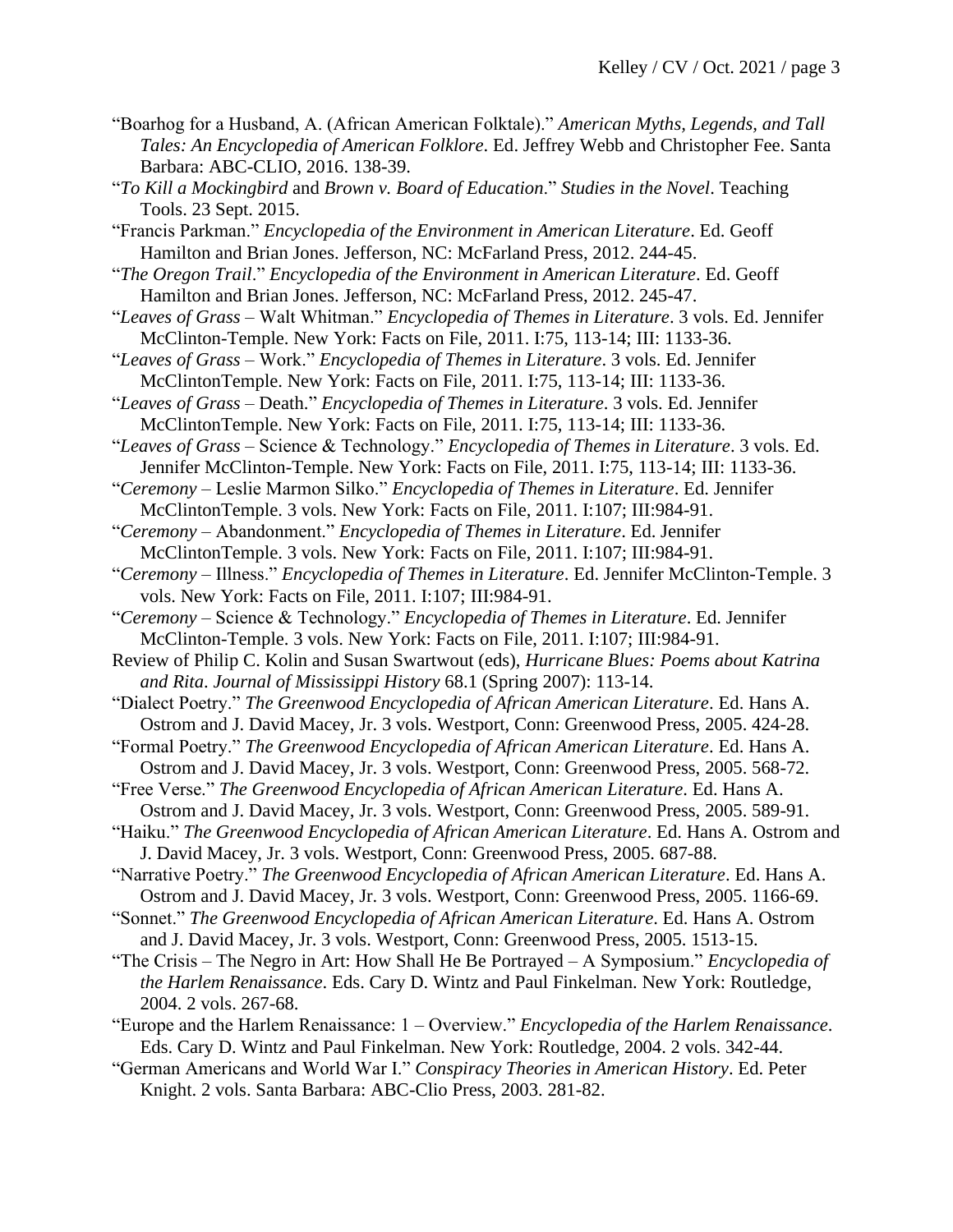- "Mary McCarthy." *The Encyclopedia of American War Literature*. Ed. Philip K. Jason and Mark A. Graves. Westport, Conn.: Greenwood Press, 2001. 231-32.
- "United States–Gay Male Fiction." *The Reader's Guide to Lesbian and Gay Studies*. Ed. Timothy F. Murphy. Chicago: Fitzroy Dearborn, 2000. 603-05.
- "United Kingdom–Gay Male Fiction." *The Reader's Guide to Lesbian and Gay Studies*. Ed. Timothy F. Murphy. Chicago: Fitzroy Dearborn, 2000. 614-16.
- "Mystery and Detective Fiction." *Encyclopedia of Homosexuality*. 2nd ed. Volume 2: Gay Histories and Gay Cultures. New York: Garland Publishing, 1999. 624-25.
- Review essay of Glenway Wescott, *The Grandmothers: A Family Portrait*; and Will Fellows, *Farm Boys: Lives of Gay Men from the Rural Midwest*. *The Journal of Gay, Lesbian, and Bisexual Identity* 3.1 (January 1998): 87-91.

### **Other Short Publications**

- "Afraid Lost Under Water." Poem. *Lehigh Valley Vanguard*. May 3, 2016. Reprinted in *Lehigh Valley Vanguard Collections*. Vol. 13. Ed. Marlana Eck. Easton, Penn: CreateSpace, 2016. 3940.
- "On the literal cut-and-paste job, or using old technologies to achieve new perspectives." *Pupil: The Remix Edition*. Teaching Writing Club. California State University, Fullerton. Spring 2015. http://english.fullerton.edu/students/Pupil%20Remix%20Ed.pdf.

"On Visiting the Grave of the Gypsy Queen." Poem. *People Poetry*. Diversion Press, 2011. 46. "Jubilee Study Guide" ("Summary," "List of Characters," "Characters," and "Themes").

*enotes.com*. 2010. http://www.enotes.com/jubilee-margaret-walker.

"More a Memo than a Letter: Student E-mail and the Technical Writing Classroom." *Lore: An EJournal for Teachers of Writing* (Summer 2004).

### **Refereed Presentations**

- "White Victimhood and Black Resistance in Harper Lee's *To Kill a Mockingbird*." Southern Literature. South Central Modern Language Association. To be presented (virtually) in November 2021.
- "Reading *Go Set a Watchman* and *To Kill a Mockingbird* as Palimpsest." Southern Literature. South Central Modern Language Association. Dallas. November 3, 2016.
- "Reading the Palimpsest of *Go Set a Watchman* and *To Kill a Mockingbird*." Society for the Study of Southern Literature. American Literature Association. San Diego. May 26, 2016.
- "Exposure and Obscurity: The Cruising Sonnets in Richard Murphy's *The Price of Stone*." Gay and Lesbian Studies in Language and Literature. South Central Modern Language Association. Nashville. Nov. 1, 2015.
- "Revisiting the Claims of Coded Messages in Slave Songs and Slave Quilts." Folklore Studies: Folk Culture, Popular Culture, and Mass Culture. Popular Culture Association/American Culture Association. New Orleans. April 2, 2015.
- "Brad Pitt and the Celebrity Fake." Eros, Pornography, and Popular Culture II. Popular Culture Association/American Culture Association. Chicago. April 18, 2014.
- "Another Way of Talking about Theme: Using Grounded Theory in the Humanities." Adapting Social Science Methods to Humanities Research. Modern Language Association. Boston. January 6, 2013.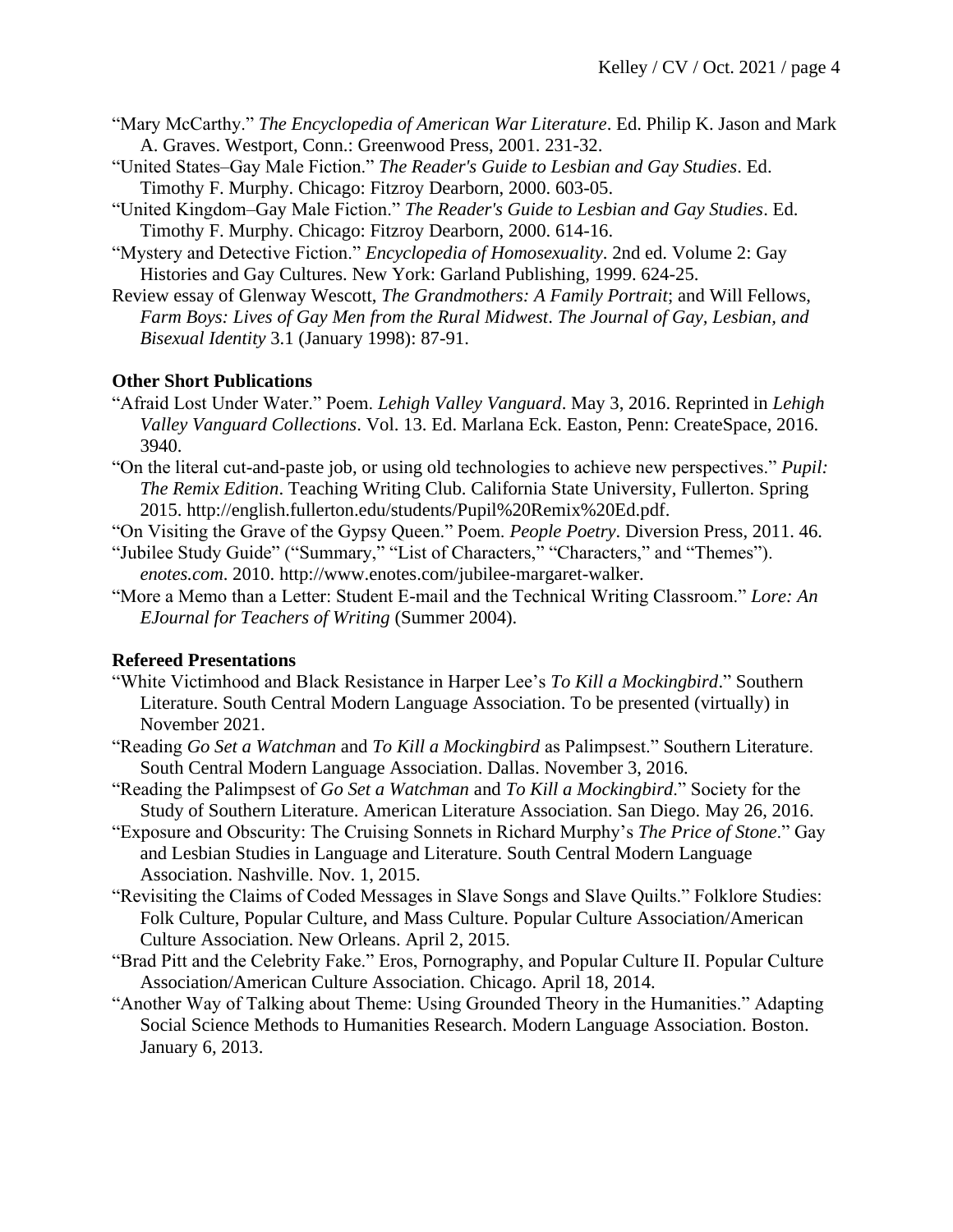- "Revisiting the Indian Fort in Washington Irving's 'The Devil and Tom Walker.'" Transnationalism and Folklore: Strangers, Acquaintances, or Much More?" Modern Language Association. Boston. January 5, 2013.
- "Gay Naming in Online Gaming." Gay and Lesbian Studies Caucus. South Central Modern Language Association. San Antonio. November 10, 2012.
- "The Home Schooling of Scout Finch." Modern Language Association. Seattle. January 5, 2011.
- "*Beowulf* Illustrated." South Central Modern Language Association. Hot Springs, Arkansas. October 27, 2011.
- "What Teachers (Don't) Say: A Grounded Theory Approach to Online Discussions of *To Kill a Mockingbird*." South Central Modern Language Association. Fort Worth. October 30, 2010.
- "Song, Story, or History: Resisting Claims of a Coded Message in the African American Spiritual 'Follow the Drinking Gourd.'" Southern American Studies Association Conference: Blues Tunes/Blues Texts: Music, Literature and Culture in the Global South. Oxford, MS. February 16, 2007. Presentation repeated at the College of Arts & Sciences Faculty Research Showcase. Mississippi State University. Starkville. October 17, 2008.
- "Reconsidering the Place of Victor Séjour's 'The Mulatto.'" South Central Modern Language Association. Houston. October 29, 2005.
- "East German Views of the 'Other America': The American Literary Canon and the Socialist Critic." South Central Modern Language Association. New Orleans. October 29, 2004.
- "Teaching Hypertexts in the Introduction to Literature Classroom." South Central Modern Language Association. Hot Springs. October 31, 2003.
- "Books Are Weapons in the War of Ideas: The American Library in Cold War Germany." 24th Annual Southwest / Texas Popular Culture Association / American Culture Association. Albuquerque. February 14, 2003.
- "Du Bois, Morrison, and American Identities." International Symposium. Friedrich-Alexander-Universität. Erlangen-Nürnberg. May 26, 2000.
- "Names, Naming, and Anonymity in Ralph Ellison's *Invisible Man*." Modern Language Association. Chicago. December 29, 1999.
- "Queering the Constellations: Gay Genealogies in Early Twentieth-Century American Culture and Literature." American Cultural Studies Conference. University of Tulsa. February 26, 1999.
- "'Into this Vortex Named Kansas': Reflections on the American Landscape and the Vietnam War in Allen Ginsberg's *The Fall of America*." Fifth Annual SAGES Conference. University of Oklahoma. February 19, 1999.
- "The Literary Love Affair of Hemingway and Fitzgerald." Hemingway Society's Eighth International Conference. Stes.-Marie-de-la-Mer, France. May 27, 1998.
- "Indecent Exposures: The Cruising Sonnets in Richard Murphy's *The Price of Stone*." Southern Regional Meeting of the American Conference for Irish Studies. University of South Carolina. Columbia. February 20, 1998.
- "Blossoming in Strange New Forms: Hybridization and Male Homosexuality in the Harlem Renaissance." "The Future of the Harlem Renaissance" conference. University of Tennessee. Knoxville. March 8, 1997.
- "Contradictions of Desire: Ginsberg, the Critics, and the Whitman 'Problem' in the 1950s." National Poetry Foundation annual conference. University of Maine. Orono. June 22, 1996.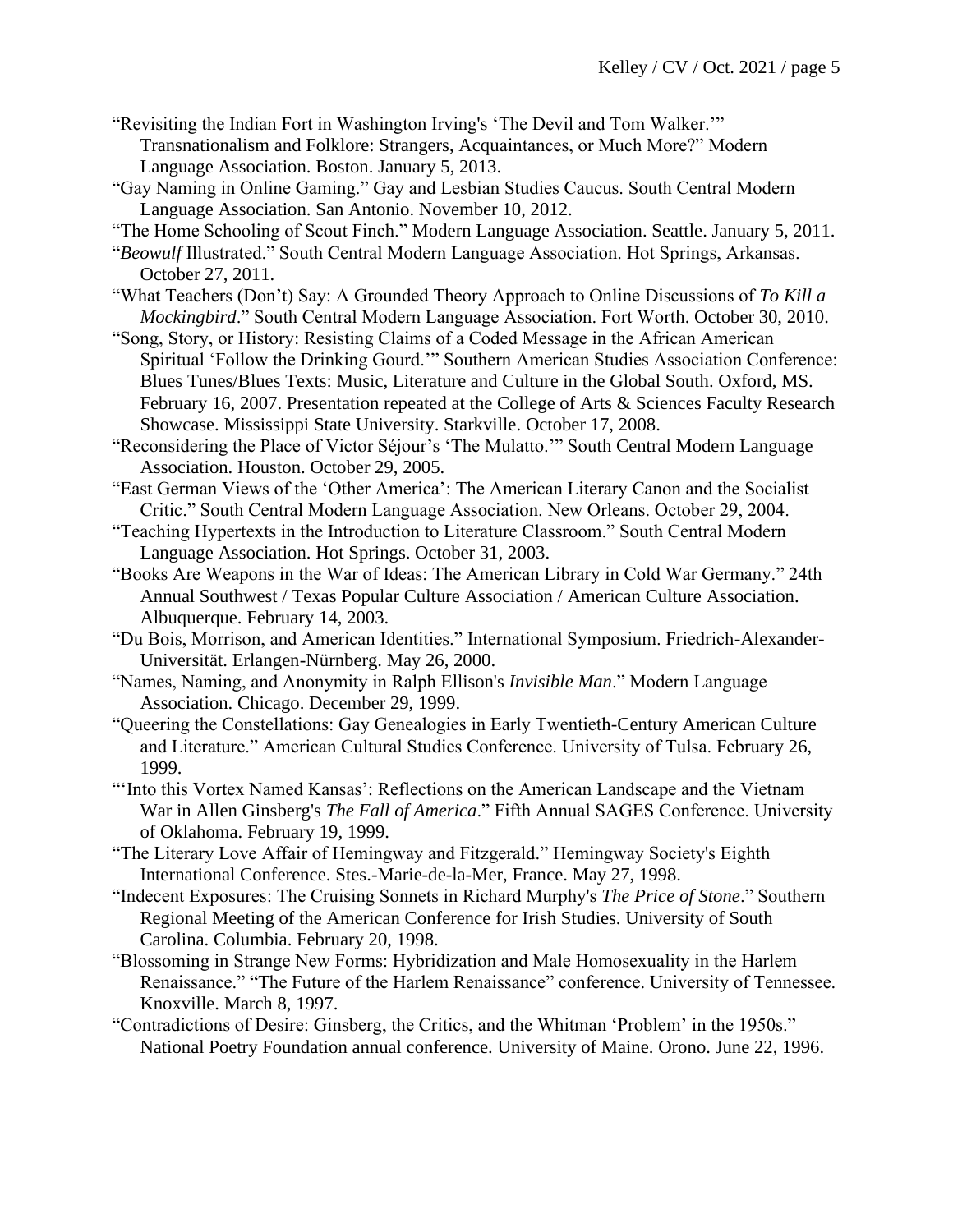"Taking the Roof off the 'Fairy Cottage': Male Madness and Masquerade in *Lady Audley's Secret*." Fifth Annual Conference on Language and Literature. Baylor University. April 12, 1996.

# **Invited Presentations**

- "'Hot avatars' in 'gay gear': The Virtual Male Body as Discussed by Online Video Game Players." Distance Research Talk. MSU-Meridian. Oct. 27, 2016.
- Moderator of discussion following the screening of the film *Fahrenheit 451*. NEH Big Read. Temple Theater. Meridian. Nov. 4, 2013.
- Presenter/moderator of discussion of the novel *Fahrenheit 451*. NEH Big Read. Round Table MFWC. Meridian. Oct. 16, 2013.
- Presenter. Discussion of the novel preceding the stage performance of *To Kill a Mockingbird*. NEH Big Read. MSU Riley Center. Meridian. October 20, 2009.
- "International Aspects of the Harlem Renaissance: African American Writers in Moscow and Paris in the 1920s." Delivered in German. Otto-von-Guericke Universität Magdeburg Lecture Series. June 19, 2001.
- "Zora Neale Hurston's 'The Gilded Six-Bits.'" Ethnic Identity and Migration in the United States. Teacher In-Service Training Conference (American Consulate General, Leipzig). Weimar. March 9, 2000. Presentation repeated in Meissen. April 19, 2000.

"Revisiting the Harlem Renaissance." German-American Institute. Stuttgart. March 15, 2000.

# **Awards and Grants**

- 2017 IHL Grant. Teacher Enhancement Institute. Funded presenter. MSU–Meridian. June 5-9, 2017
- 2016 Schillig Special Teaching Project. Award recipient. MSU. Fall 2016
- 2016 IHL Grant. Teacher Enhancement Institute. Funded presenter. MSU–Meridian. June 6-10, 2016
- 2015 Maroon Institute for Writing Excellence. Funded participant. MSU. June 4-25, 2015
- 2015 IHL Grant. Teacher Enhancement Institute. Funded presenter. MSU–Meridian. June 17, 2015
- 2013 IHL Grant. Teacher Enhancement Institute. Funded presenter. MSU–Meridian. June 27, 2013
- 2009 Russel B. Nye Award for the Outstanding Article in 2008. Journal of Popular Culture 2007 Outstanding Teaching Award. Arts & Sciences. MSU–Meridian
- 
- 2005 Learning Communities Teaching Grant and Stipend. English and Psychology Linked Courses. MSU
- 2005 Instructional Technology Boot Camp. Funded participant. MSU
- 1999-2000 Fulbright Junior Lecturer Award. Otto-von-Guericke Universität Magdeburg. Germany
- 1998 John F. Kennedy Library Foundation Research Grant. Boston
- 1998 Hemingway Society Travel Grant. Stes.-Marie-de-la-Mer. France

# **Service**

*Professional Societies*  South Central Modern Language Association (SCMLA)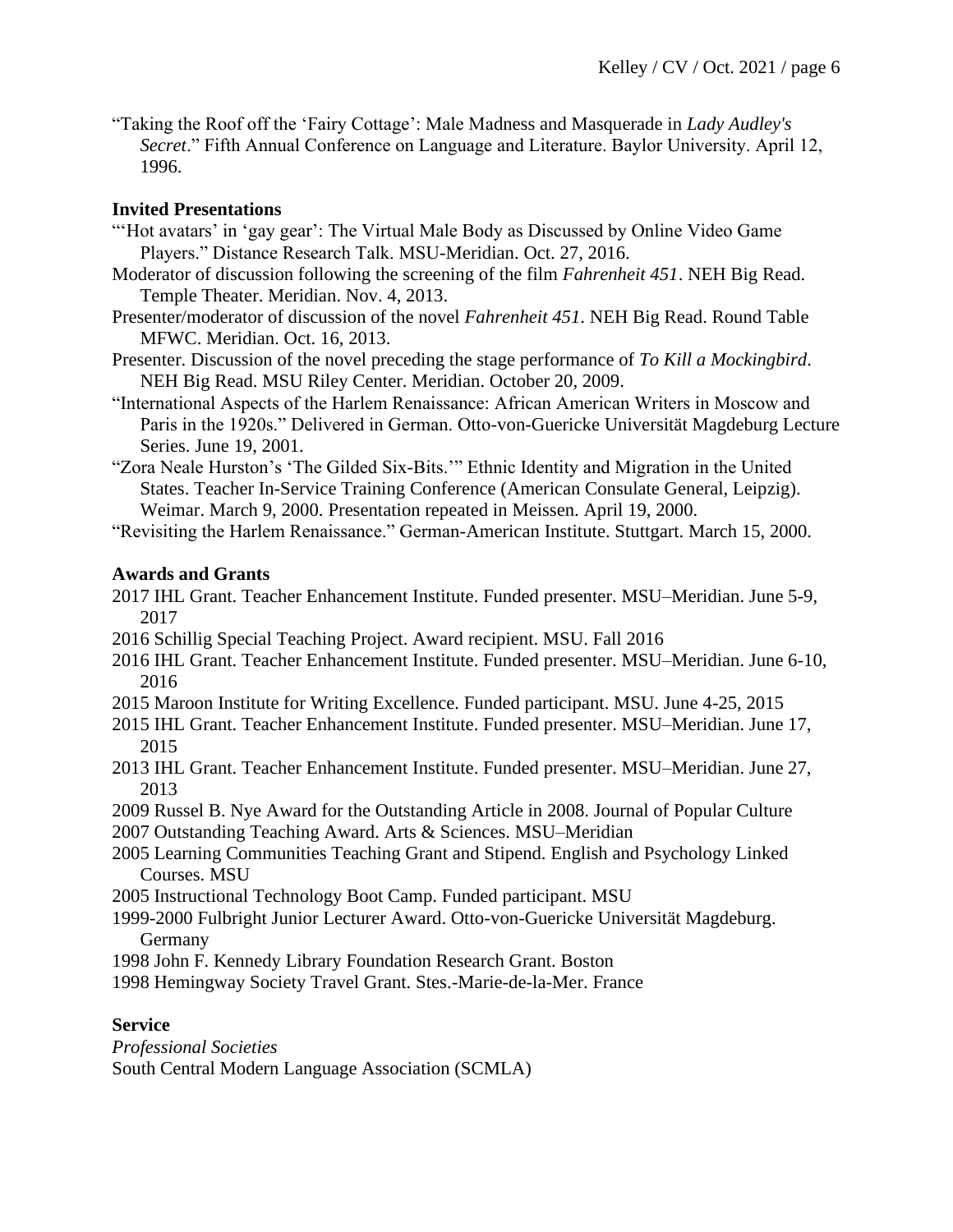- Executive board member: At-Large Representative & Program Committee chair (2007- 09)
- Book prize committee member (2014)
- Subject area secretary (2016) and chair (2017), "Literature and Psychology"
- Subject area secretary (2011) and chair (2012), "Interdisciplinary Approaches to Language and Literature"
- Subject area secretary (2005, 2009) and chair (2006, 2010), "Gay and Lesbian Studies Caucus"
- Subject area secretary (2004) and chair (2005), "Computer Applications in English and Foreign Languages" Southwest/Texas Popular Culture/American Culture Association (SW/TX ACA/PCA)
- Subject area chair (2002-04), "Technical Writing and Popular Culture"

### *Journal Editing & Reviewing*

2020, Reviewer, *Mississippi Quarterly* (1 review)

2019-2020, Reviewer, *ANQ: A Quarterly Journal of Short Articles, Notes, and Reviews* (2 reviews)

- 2017-2018, Reviewer, *Mississippi Quarterly* (1 review)
- 2015-2019 Reviewer, *Readings: A Journal for Scholars and Readers* (2 reviews)
- 2013-2021 Consulting editor, *The Explicator*
- 2012-2021 Reviewer, *The Explicator* (59 reviews)
- 2012+ Reviewer, *Syllabus* (7 reviews)
- 2011 Reviewer, *Teaching American Literature: A Journal of Theory and Practice* (1 review)
- 2010 Reviewer, *Plenum: The South Carolina State University Journal of Interdisciplinary Studies* (1 review)
- 2009-2016 Editor, www.enotes.com
- 2009 Reviewer, *African American Review* (2 reviews)
- 2005 Reviewer*, The Philological Review* (1 review)
- 2005-2009 Subject editor, "Teaching the Novel and Short Fiction," *Academic Exchange Quarterly*
- 2003-2009 Reviewer, *Academic Exchange Quarterly* (c. 40 reviews)

*Program Coordination, Program Assessment, and Advising* 

- 2015-2018 Institutional Effectiveness (IE) Committee, MSU
- 2013-2015 Chapter sponsor of Sigma Tau Delta Honor Society, MSU–Meridian
- 2011-2015 Program coordinator for BA in English, MSU–Meridian (advising, exit assessments, Institutional Effectiveness reports, etc.)
- 2011 External reviewer of BA/MA programs in English, University of Central Oklahoma
- 2008-2010 Program coordinator for BS in Interdisciplinary Studies, MSU–Meridian (advising,
- exit assessments, Institutional Effectiveness reports, etc.)
- 2007-2010 Dissertation Advisory Committee (David Lowery), MSU
- 2006-2008 Program co-coordinator for BS in Interdisciplinary Studies, MSU–Meridian
- 2005+ Program coordinator for BA in General Liberal Arts, MSU-Meridian (advising, exit assessments, Institutional Effectiveness reports, etc.)
- 2003-2006 Committee member for BS in Interdisciplinary Studies, MSU–Meridian
- 1999-2002 MA thesis advisor, Otto-von-Guericke Universität Magdeburg, Germany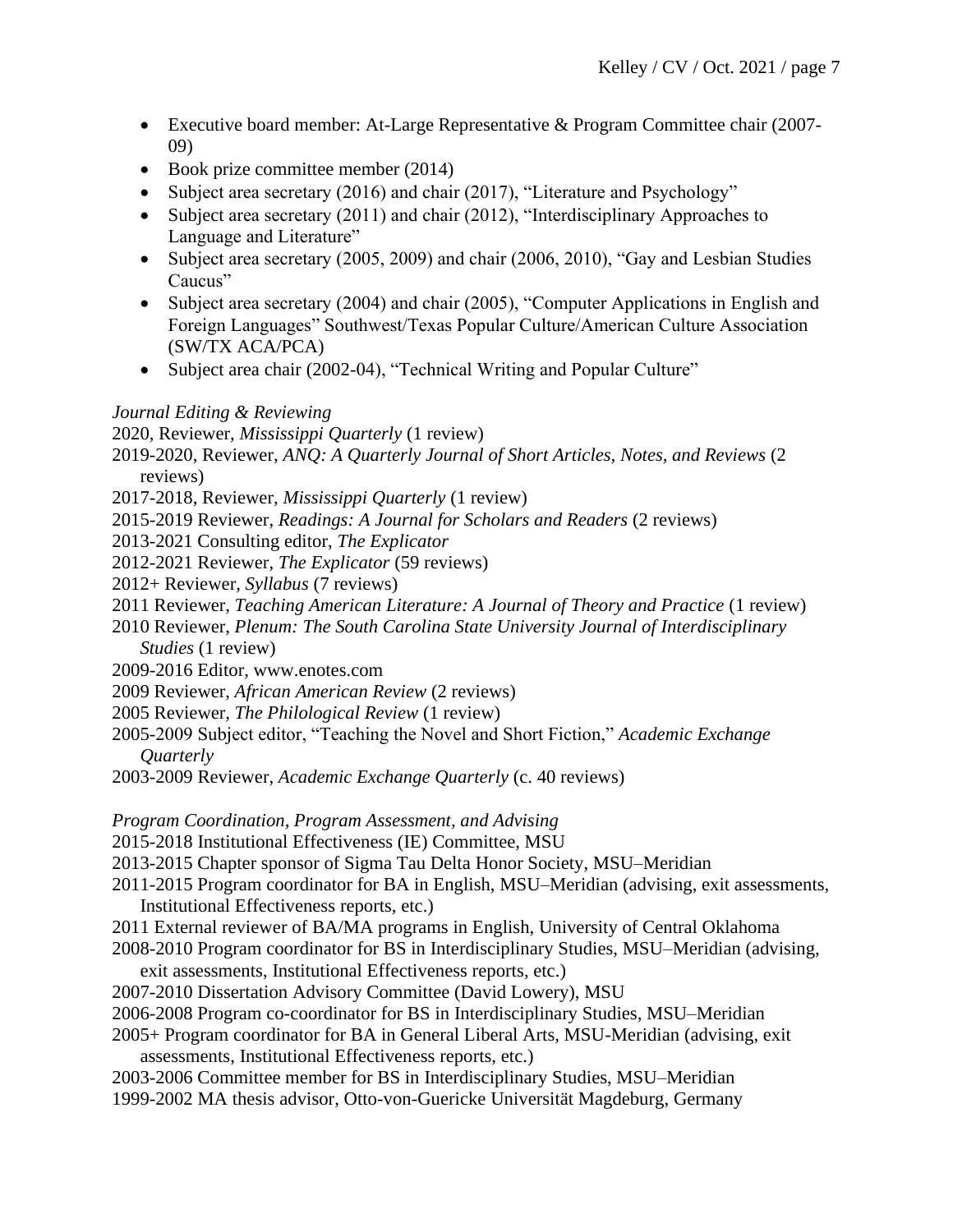*Selected Committee Work* 

- 2021 Promotion and Tenure Committee, member, review of 1 full professor application, MSU-Meridian
- 2017-2018 Meridian Campus Promotion and Tenure Committee, chair, MSU-Meridian
- 2017-2018 A&S Promotion and Tenure Committee, chair, MSU-Meridian (1 third-year review, 1 promotion and tenure review)
- 2017 Promotion and Tenure Committee, subcommittee chair, review of full professor applications, MSU-Meridian
- 2017-2018 Library Committee, MSU
- 2016-2017 Promotion and Tenure Committee, subcommittee member, revision of the MSU-Meridian P&T document, MSU-Meridian
- 2016-2017 Dean of Arts and Sciences Search Committee, MSU-Meridian Representative, MSU
- 2015-2020 Arts & Sciences Faculty Senate, MSU-Meridian Representative, MSU
- 2015-2017 Faculty Grievance Panel, MSU–Meridian
- 2015 Writing Coordinator Search Committee. QEP. MSU–Meridian
- 2015 Assistant Professor of Sociology/Criminology Search Committee, MSU–Meridian
- 2013 Executive Director of Academic Outreach Search Committee, MSU
- 2013 Arts & Sciences Promotion and Tenure Committee, Chair, MSU-Meridian
- 2010+ Arts & Sciences Promotion and Tenure Committee, MSU-Meridian
- 2009-2010 Assistant Professor of Psychology Search Committee, MSU–Meridian
- 2007 Dean of Meridian Campus Search Committee, MSU–Meridian
- 2007 Learning Resources Committee, Meridian Community College
- 2007 Assistant Professor of Psychology Search Committee, MSU–Meridian
- 2004-2005 Assistant/Associate Professor of Education Search Committee, MSU–Meridian
- 2004-2014 General Liberal Arts Committee, MSU
- 2003-2010 BS in Interdisciplinary Studies Committee, MSU–Meridian
- 2003-2004 Assistant Professor of Psychology Search Committee, MSU–Meridian
- 2003+ Arts & Sciences Promotion and Tenure Committee, MSU-Meridian
- *Campus and Community Service*
- 2019, March. GRE Workshop. MSU–Meridian
- 2018, October. GRE Workshop. MSU–Meridian
- 2018, June-July. Campus Pilot participant, MSU-Meridian
- 2018, April. Judge. Undergraduate Research Symposium. MSU
- 2018, April. GRE Workshop. MSU–Meridian 2017, October. GRE Workshop, MSU–Meridian
- 2017, April. Judge. Undergraduate Research Symposium. MSU
- 2017, April. GRE Workshop. MSU–Meridian
- 2017, April 27. Representative at job fair. MCC Workforce Development Center. Meridian
- 2016, October. GRE Workshop. MSU–Meridian
- 2016, September 6. Guest speaker on gender and game design in MMORPGs. PSY3203 Psychology of Gender Differences. MSU–Meridian
- 2016, May 20. Organizer of MSU–Meridian campus visit by 70 Philadelphia middle school students
- 2016, April. Faculty sponsor for Seelah Weems (MA in Teaching–Community College Education). Annual Research Awards Banquet. MSU